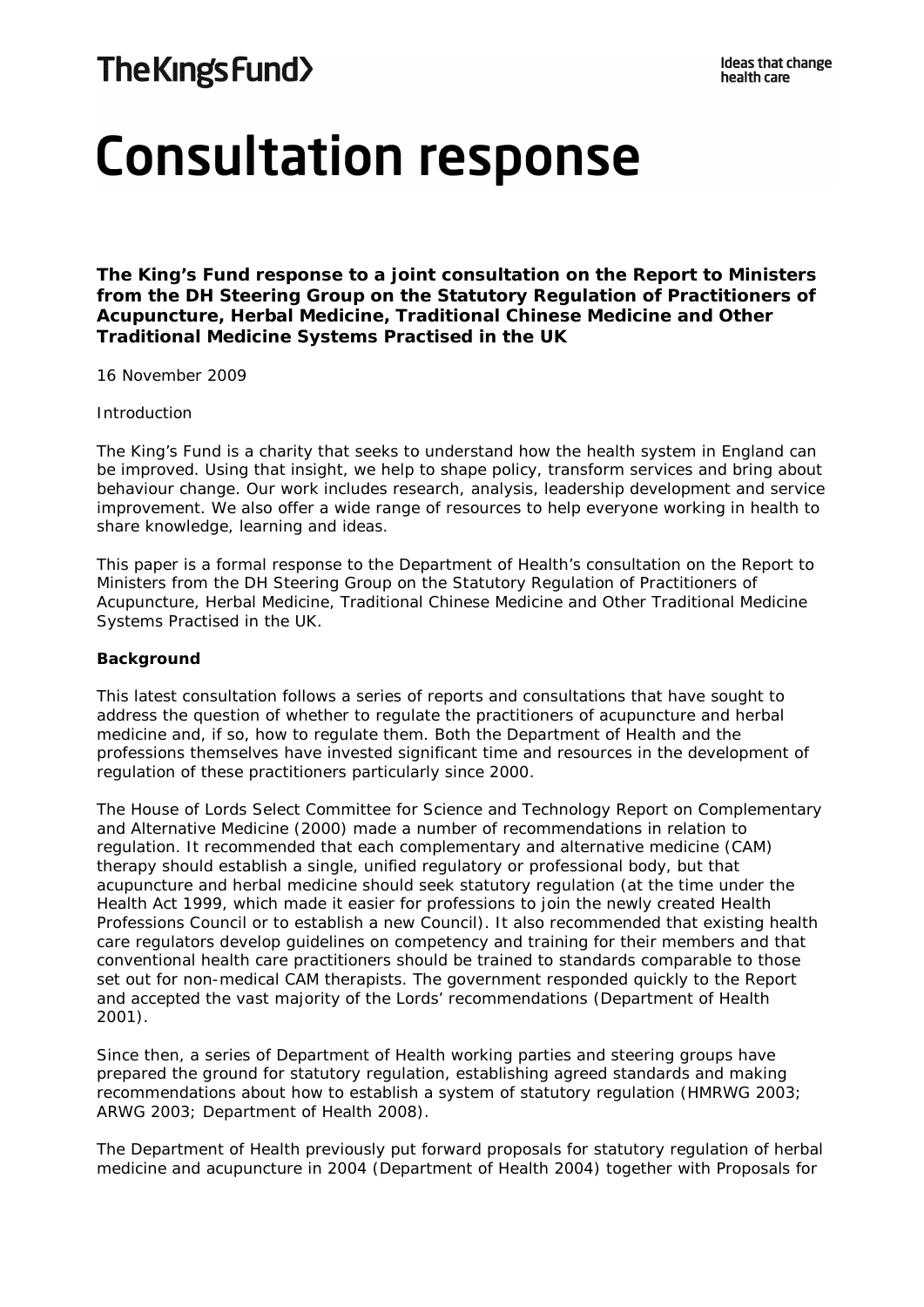*the reform of the regulation of unlicensed herbal remedies in the UK made up to meet the needs of individual patients* (Medicines and Healthcare products Regulatory Agency 2004). These proposals closely followed those of the HMRWG and, unlike the House of Lords, recommended that as well as acupuncturists and herbalists, practitioners of traditional Chinese medicine and other traditional medicine systems practised in the UK should also be included. There was overwhelming agreement to statutory regulation in response to this first consultation and the government committed to consult on a draft order under Section 60 of the Health Act 1999 in Autumn/Winter 2005 (Department of Health 2005). The draft order was never published.

Separate reviews into the future of professional regulation (Chief Medical Officer of England 2006; Department of Health 2006) which were then followed by the publication of the White Paper *Trust, Assurance and Safety – The regulation of health professionals in the 21st century* (HM Government 2007) further delayed any decision or action to regulate these practitioners.

It is disappointing to note that despite a huge effort and investment of time and resources, both by the government and professional representatives, to develop policies and consult on them, and to establish a consensus on standards, that these practitioners remain unregulated.

As we set out in this response, we support the regulation of acupuncturists, herbalists and traditional Chinese medicine (TCM) practitioners and would urge the government not to prevaricate any longer on this matter. However, we believe it is right to ensure that the appropriate model of regulation is applied to these practitioners and therefore discuss some of the pros and cons of the different approaches. We do not think that this should open the door to statutory regulation of other CAM practitioners but do urge the government seriously to consider strengthening other forms of regulation and possibly to introduce a 'lighter touch' form of licensing for other CAM practitioners in order to protect the public from harm.

# *Key points*

- Acupuncture, herbal medicine and TCM have substantial and direct risks to patients. It is these risks which single them out for regulation. However, together with other CAM therapies they also pose indirect risks arising from missed or incorrect diagnosis, inappropriate treatment and lack of appropriate referral. It is important that there are clear rules for ensuring communication with a patient's GP and other health care professionals, for ensuring that patients have a medical diagnosis, and for referring patients appropriately for conventional medical care.
- If statutory regulation of herbal practitioners and TCM practitioners does not take place by 2011 it will mean that many pre-prepared herbal remedies currently made up by third parties and prescribed by herbal practitioners will be prohibited and thus the scope and range of currently available herbal remedies accessed by the public will be significantly reduced. There is a danger that these products would be traded illegally and a black market in herbal medicines would develop. This would pose a significant risk to consumers.
- Statutory regulation with protection of title is the preferred model of regulation for these practitioners and follows existing models of professional regulation. While there are opportunities to strengthen other forms of regulation with benefits to consumers and without undue regulatory costs falling either to the state or to practitioners (and indirectly consumers), we do not think these other regulatory approaches are sufficient to protect the public from the substantial direct risks of acupuncture, TCM and herbal medicine.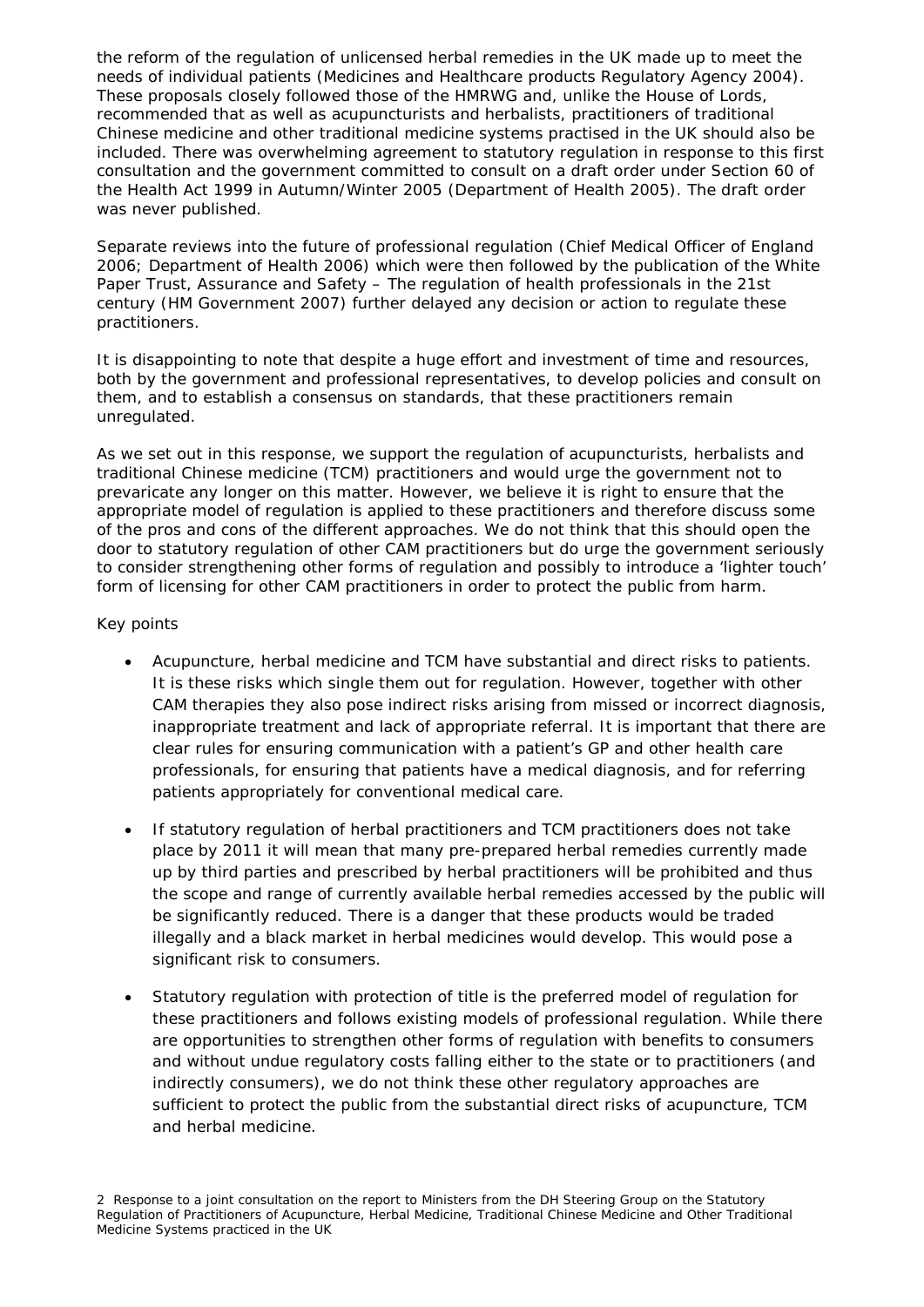- We think other approaches that could be adopted for CAM therapies from which the risk is indirect rather than direct. For example, the government could introduce a system of licensing (to be managed by one of the existing regulators such as the Health Professions Council (HPC)) which would offer a first level of protection. This could build on international models of regulation found in Norway and Germany.
- We do not think there are any grounds for regulating these practitioners differently because of the (lack of) evidence of effectiveness. Regulation is about protection from harm rather than endorsing the effectiveness of particular treatments. We do acknowledge, however, that there is a danger that statutory regulation might confer a patina of respectability, which patients may equate with effectiveness. It is important that these practitioners establish a consensus on standards of practice in the absence of evidence and invest in developing a culture of research and enquiry to allow the evidence on which these standards rests either to be strengthened or, if interventions are shown not to be effective , to be abandoned.
- The HPC appears to offer a good model for the regulation of these practitioners. It already covers a wide range of practitioners and has an established model of governance for managing this diversity. It also has the advantage of common functions and approaches, which keeps the costs of regulation low for the practitioners and will ensure that cost is not a barrier to registration.
- We support the use of protected titles rather than protected functions. Protected titles need to be simple while at the same time ensuring that practitioners who are unwilling or unable to register cannot continue to practise under another similar title. The key here is the extent to which practitioners try to pass themselves off as registered practitioners. In order for other statutorily regulated professionals to use protected titles we think that they should demonstrate achievement of defined standards and competencies and that this should be noted through an annotation on the register.
- It is important that statutory regulation of professionals is consistent across the four countries of the United Kingdom. We hope that any regulations of acupuncturists, herbal medicine practitioners and TCM practitioners that are introduced are consistently applied in the UK.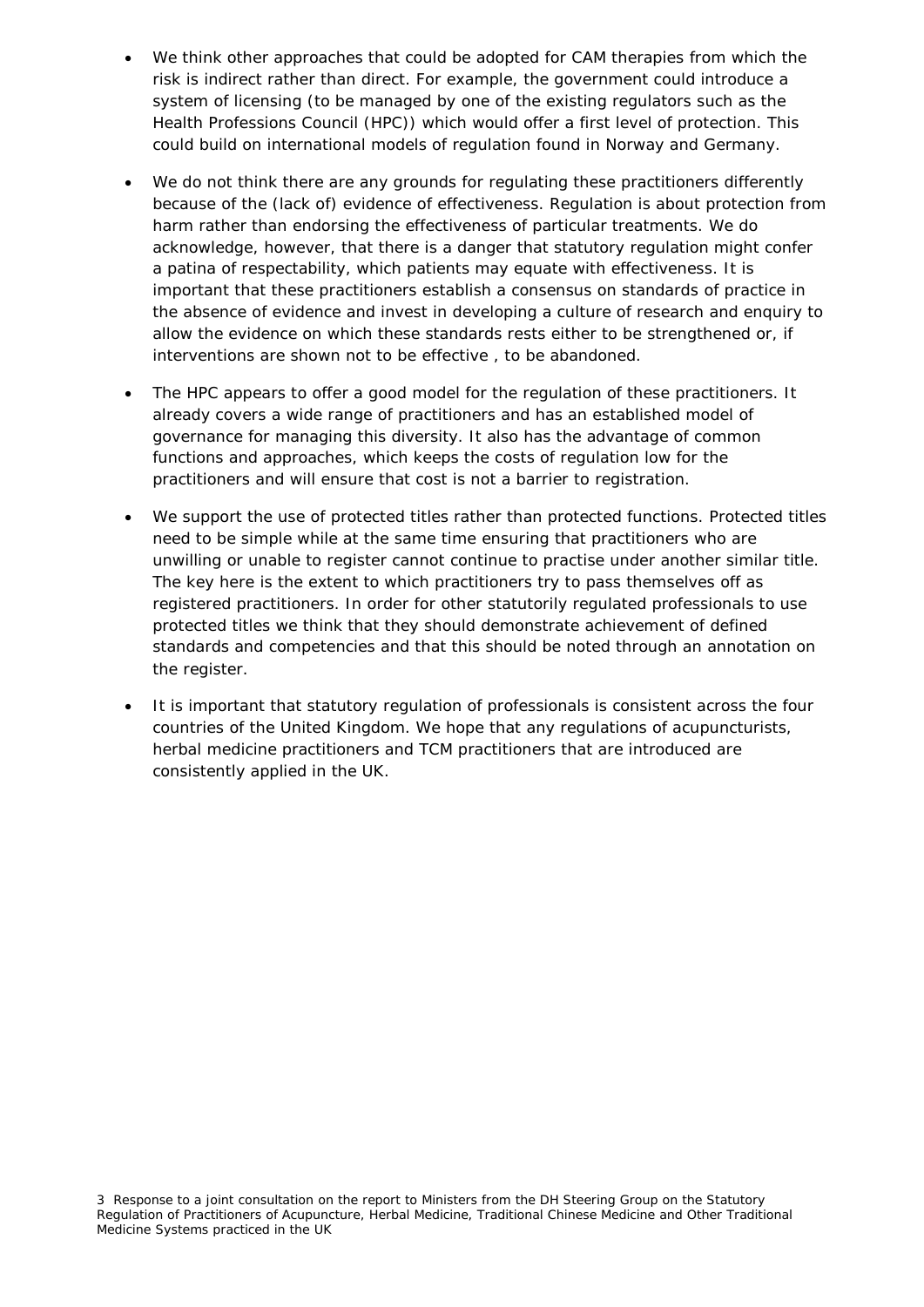#### **Responses to specific questions**

#### **Questions 1-4**

Question 1: What evidence is there of harm to the public currently as a result of the activities of acupuncturists, herbalists and traditional Chinese medical practitioners? What is its likelihood and severity?

Question 2: Would this harm be lessened by statutory regulation? If so, how?

Question 3: What do you envisage would be the benefits to the public, to practitioners, and to businesses, associated with introducing statutory regulation?

Question 4: What do you envisage would be the regulatory burden and financial costs, to the public, to practitioners and to businesses, associated with introducing statutory regulation? Are these costs justified by the benefits and are they proportionate to the risks? If so, in what way?

Acupuncture, herbal medicine and TCM have substantial and direct risks to patients. It is these risks which single them out for regulation among other CAM therapies and in our view make regulation more important than that in place for some other therapies such as art and music therapy, which are already statutorily regulated by the HPC.

The Lords' recommendation that acupuncture and herbal medicine should be brought under statutory self-regulation were based on three criteria: 'first, the possible risk to the public from poor practice; second, a pre-existing robust voluntary regulatory system; and third, the presence of a credible evidence base' (House of Lords Select Committee on Science and Technology, 2000a, para V). The House of Lords' Select Committee added a caveat to these criteria suggesting that lack of professional development should not stop statutory regulation proceeding if there is a demonstrable risk.

One of the factors that precipitated demands for regulation of both herbal medicines and herbal practitioners was a series of serious adverse incidents as a result of the ingestion of powerful herbs or herbs contaminated with toxic substances that were widely publicised both in the UK and internationally in the 1990s. The MHRA continues to document such adverse events.

During evidence to the House of Lords' Science and Technology Committee, a number of different types of direct and indirect risk associated with CAM therapies were identified.

The main types of direct risk mentioned were concerned with (i) toxicity or contamination – the adulteration of therapeutic products with poisonous or otherwise harmful or toxic substances (eg, steroids in topical herbal ointments); (ii) potency – the concentration and strength of effect of therapeutic products, which may in some patients produce adverse outcomes (eg, liver disease caused by ingestion of herb); (iii) invasiveness – the extent to which the treatment or substance enters the body either through skin penetration or oral ingestion (eg, lung collapse due to incorrect insertion of needles); (iv) infection – the transfer or introduction of infectious agents into the body (eg, hepatitis or HIV transmission from unclean acupuncture needles); (v) manipulation  $-$  direct injury as a consequence of the application of manipulative techniques (eg, from spinal manipulation); and (vi) psychological damage – emotional harm arising from abusive or distressing psychotherapeutic relationships (eg, sexual assault by hypnotherapists) (Dixon 2007b).

Osteopaths and chiropractors who practise the main forms of manipulation are already statutorily regulated, and the government is currently introducing statutory regulation of psychotherapists and counsellors to address the risk of psychological damage. The regulation of herbal medical practitioners and TCM practitioners together with regulations concerning the production of herbal medicines would reduce the risks of toxicity and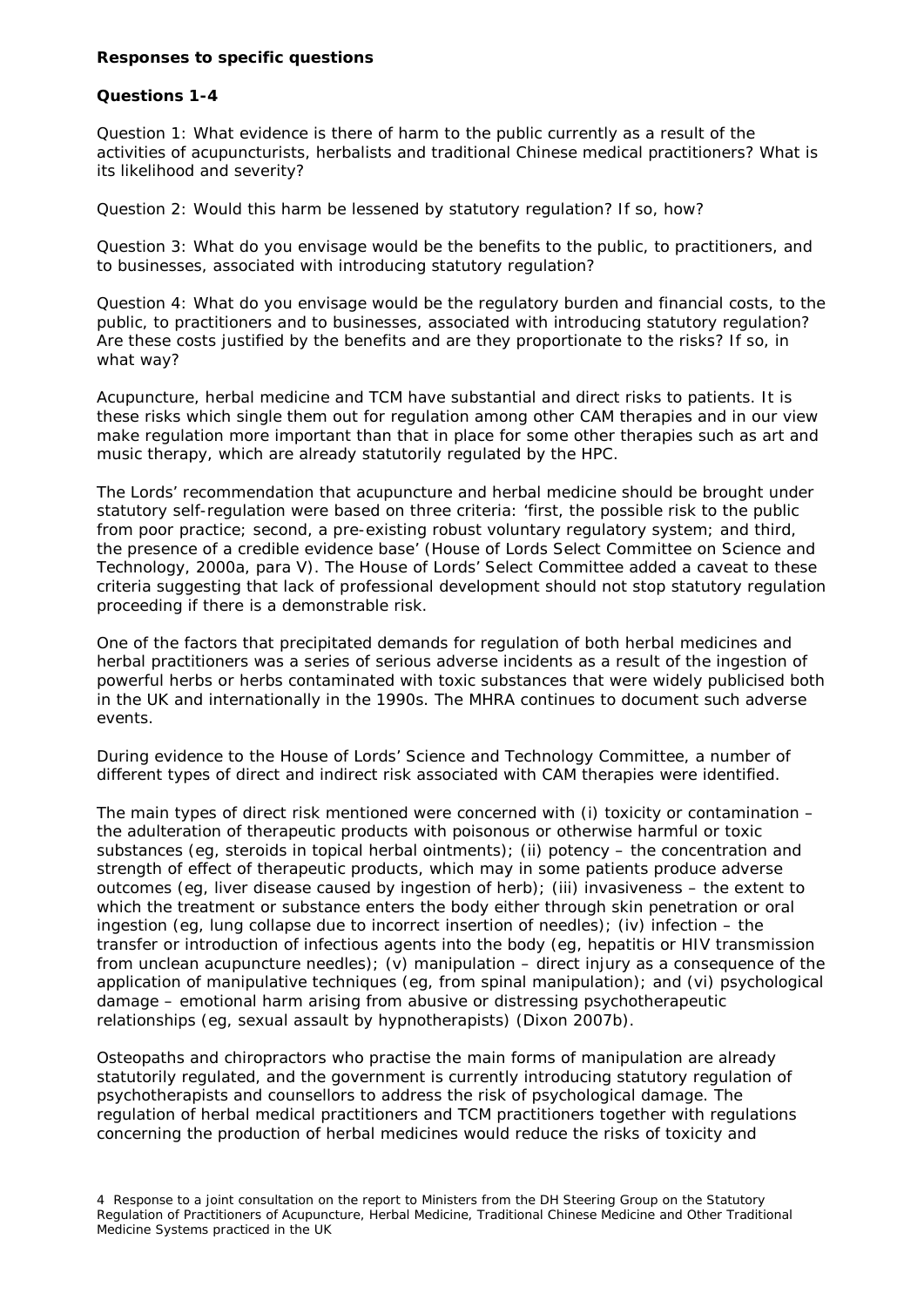potency. Regulation of acupuncture would minimise risks due to the invasiveness of the techniques and the potential risk of infection.

It is in order to minimise these risks of harm that we would support the statutory regulation of acupuncturists, herbal medical practitioners and TCM practitioners.

The House of Lords' report also identified indirect or extrinsic risk and defined this as 'the risk of omission of conventional medical treatment' (House of Lords Select Committee on Science and Technology, 2000a, para 5.54). The following factors were identified as being associated with indirect risks: (i) CAM therapies that had an alternative clinical system – fears of misdiagnosis, inappropriate treatment and lack of appropriate referral; (ii) lack of skills of a CAM practitioner – words such as 'incompetent', 'unqualified' or 'untrained' were used to describe these dangerous practitioners; and (iii) unethical conduct – including abuse, overcharging, false or fraudulent claims (Dixon 2007b).

It may be appropriate to consider ways of reducing these other forms of indirect harm. For example, it is vital that these practitioners, whether statutorily or voluntarily regulated, are plugged into mainstream medical care. It is important that there are clear rules for ensuring communication with a patient's GP and other health care professionals, for ensuring that patients have a medical diagnosis, and for referring patients appropriately for conventional medical care. Recent regulations in Norway, which require a person to have a diagnosis from a conventional medical practitioner and open disclosure of information, could be looked at as an example (Dixon 2007a).

It will also be important that these practitioners are required to meet standards of practice through adequate training and ongoing revalidation. While the limited evidence base may not allow for there to be standards of practice based on effectiveness of treatments, there should be standards that ensure that harm is prevented, including aspects of professional conduct.

#### **Questions 5-7**

Question 5: If herbal and TCM practitioners are subject to statutory regulation, should the right to prepare and commission unlicensed herbal medicines be restricted to statutorily regulated practitioners?

Question 6: If herbal and TCM practitioners are not statutorily regulated, how (if at all) should unlicensed herbal medicines prepared or commissioned by these practitioners be regulated?

Question 7: What would be the effect on the public, practitioners and businesses if, in order to comply with the requirements of European medicines legislation, practitioners were unable to supply manufactured unlicensed herbal medicines commissioned from a third party, after 2011?

Restricting the right to prepare and commission unlicensed herbal medicines to statutorily regulated practitioners appears to be one of the main ways of reducing risk from unlicensed herbal medicines and would be the main advantage of regulating herbal and TCM practitioners. Other statutorily regulated practitioners may need to demonstrate competencies in these areas and meet standards comparable to those set out for herbalists and TCM practitioners.

It would seem unlikely that there is any other way of making these preparations available safely. It is expected that the availability of herbal medicines would be severely curtailed if statutory regulation was not introduced given the current provisions in the EU Directive 2004/24/EC.

Proposed changes to section 12(2) of the Medicines Act 1968 depend on herbal practitioners being statutorily regulated and thus able to utilise the derogation permitted under Article 5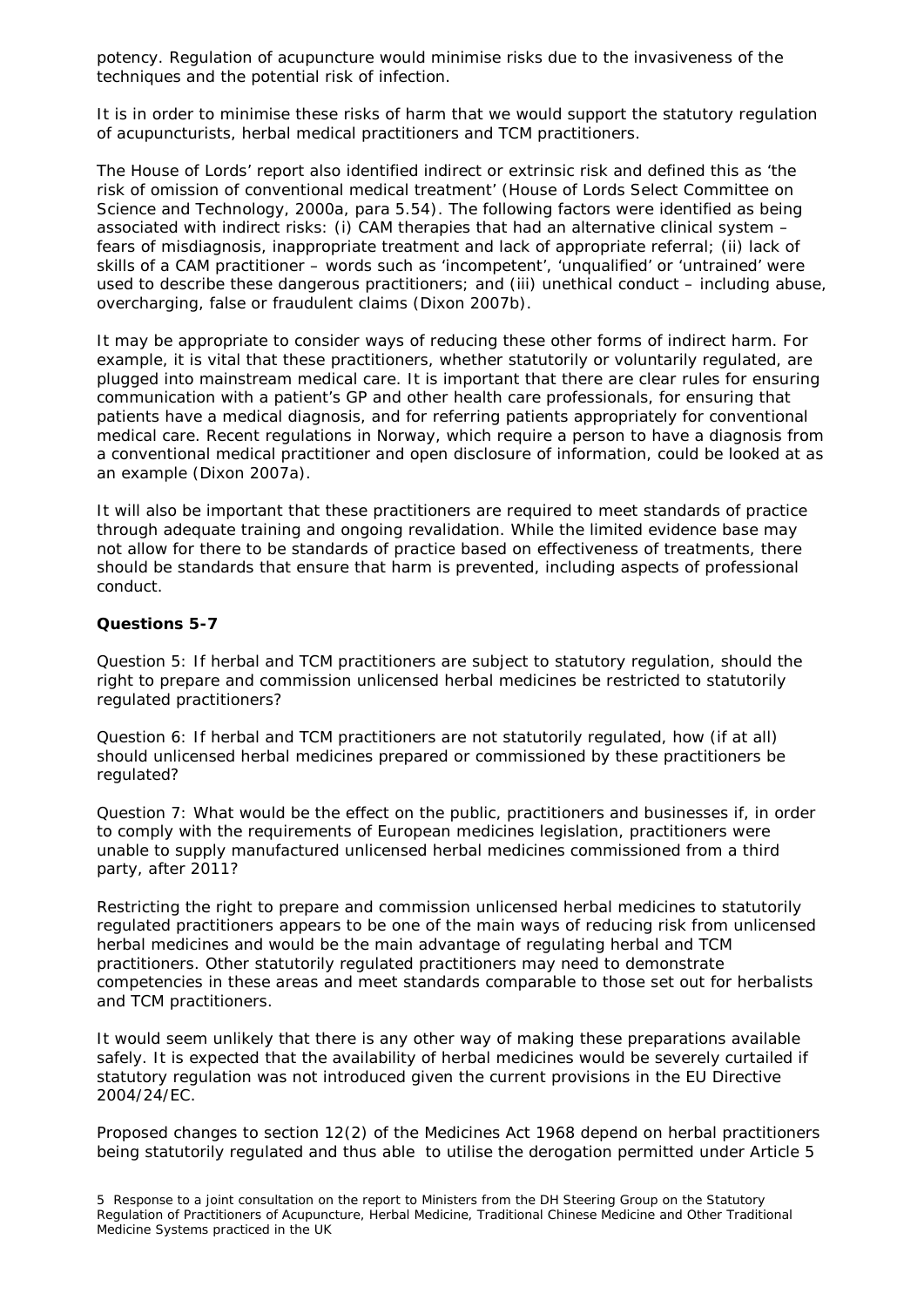of the main EU medicines Directive (2001/83/EC) governing the use of medicinal products, which states:

*A Member State may, in accordance with legislation in force and to fulfil special needs, exclude from the provisions of this Directive medicinal products supplied in response to a bona fide unsolicited order, formulated in accordance with the specifications of an authorised health-care professional and for use by an individual patient under his direct personal responsibility. (Article 5.1 of the Directive 2001/83/EC)*

If statutory regulation of this sector does not take place by 2011 it will mean that many preprepared herbal remedies currently made up by third parties and prescribed by herbal practitioners will be prohibited and thus the scope and range of currently available herbal remedies accessed by the public will be significantly reduced. There is a danger that these products would be traded illegally and a black market in herbal medicines would develop. This would pose a significant risk to consumers.

#### **Questions 8-10**

Question 8: How might the risk of harm to the public be reduced other than by statutory professional self-regulation? For example, by voluntary self-regulation underpinned by consumer protection legislation and by greater public awareness, by accreditation of voluntary registration bodies, or by a statutory or voluntary licensing regime?

Question 9: What would you estimate would be the regulatory burden and financial costs, to the public, to practitioners, and to businesses, for the alternatives to statutory regulation suggested at Question 8?

Question 10: What would you envisage would be the benefits to the public, to practitioners, and to businesses, for the alternatives to statutory regulation outlined at Question 8? The pros and cons of different approaches to regulation of CAM practitioners are set out elsewhere (Dixon 2009 in review).

Statutory regulation offers protection of title thereby ensuring that practitioners using the title meet professional standards and have completed necessary training requirements. Protection of title is easier to enforce than protection of function; however, it is important to ensure that non-registered practitioners do not continue to practise under different titles.

Other regulations could also be strengthened or enforced better such as trading standards, advertising legislation, and mandating improved consumer information. While there are opportunities to strengthen other forms of regulation with benefits to consumers and without undue regulatory costs falling either to the state or to practitioners (and indirectly consumers), we do not think these other regulatory approaches are sufficient to protect the public from the substantial direct risks of acupuncture, TCM and herbal medicine.

It is important that a cost-benefit approach is taken to regulation. Most of the costs of regulation fall to practitioners but are in turn passed on to patients or payers. The costs to practitioners should be minimised in order to limit barriers to registration. The larger the number of registrants the lower the costs of registration will be.

**Question 11**: If you feel that not all three practitioner groups justify statutory regulation, which group(s) does/do not and please give your reasons why/why not?

We believe that the regulation of these three professions is justified due to the direct risks set out above. However, it should not open the door to statutory regulation of other CAM practitioners. We think other approaches could be adopted for other CAM practitioners where there is no direct risk from the therapy itself but where there are indirect risks.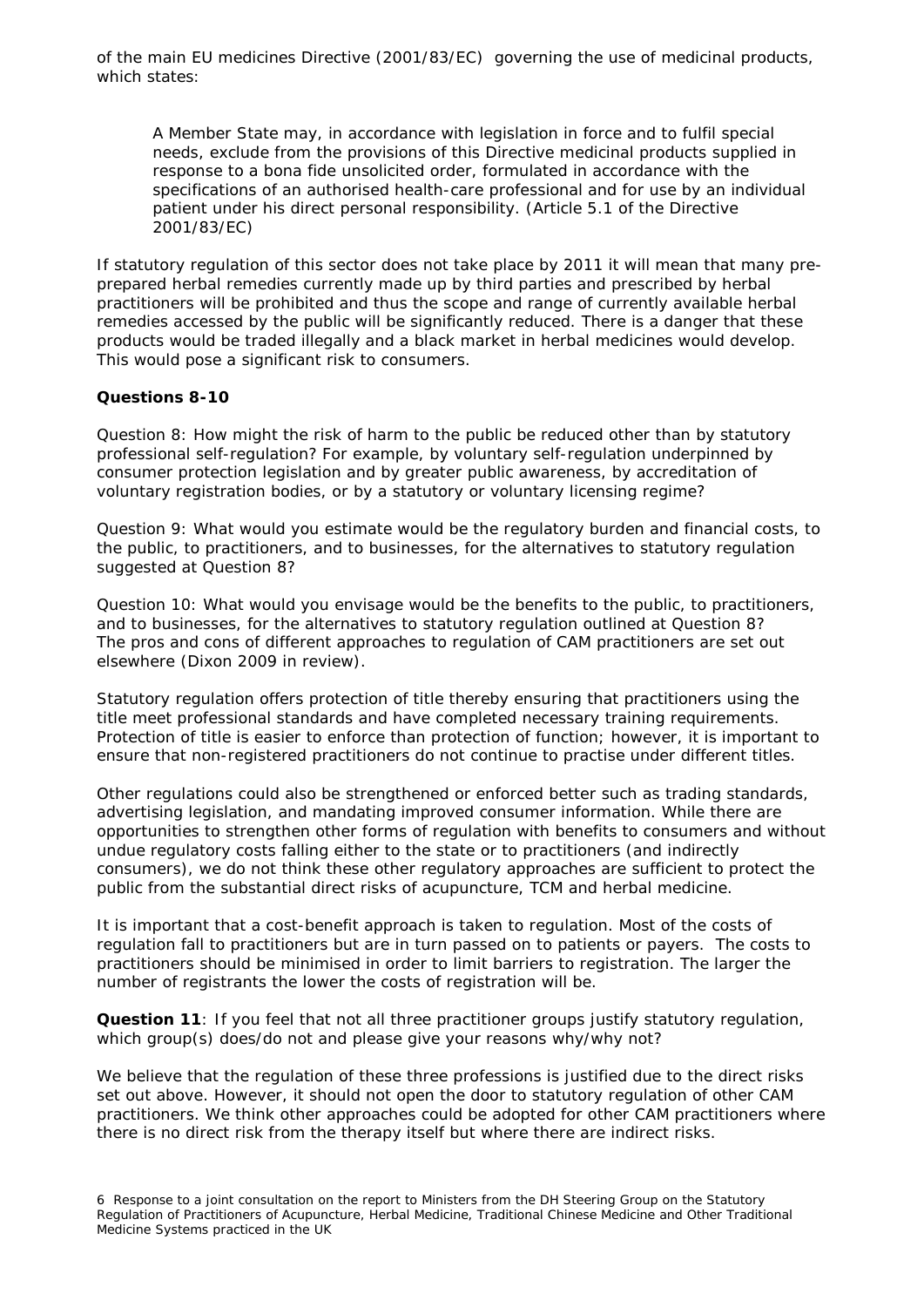For example, the government could introduce a system of licensing (to be managed by one of the existing regulators such as HPC), which would offer a first level of protection against abusive practitioners. A licensed CAM practitioner would have to demonstrate basic checks such as that they have no criminal record, they hold liability insurance, etc. These requirements have been set out for individual registrants in Norway (Dixon 2007a). A second level of protection would require practitioners to demonstrate that they are aware of the limits to their practice, legal requirements and trading standards, perhaps by taking an exam similar to the requirements that *Heilpraktiker* in Germany have to meet. This would not provide any assurance that the individual was trained or met standards as defined by a particular therapy. Training and assessment of competence in specific modalities would remain entirely voluntary.

We would urge the government to seriously consider strengthening other forms of regulation and possibly to introduce a 'lighter touch' form of licensing for other CAM practitioners in order to protect the public from harm.

**Question 12:** Would it be helpful to the public for these practitioners to be regulated in a way which differentiates them from the regulatory regime for mainstream professions publicly perceived as having an evidence base of clinical effectiveness? If so, why? If not, why not?

We do not think there are any grounds for regulating these practitioners differently because of the (lack of) evidence of effectiveness. Regulation is about protection from harm rather than endorsing the effectiveness of particular treatments. There are other therapies that are regulated where there is no clear evidence base, eg, music therapy and art therapy. Indeed when doctors were first regulated under the Medical Act 1858 there was very little evidence of the positive benefits of medical practice. It was the creation of regulation which helped to foster professional standards and led to the development of a body of knowledge. We do acknowledge, however, that there is a danger that statutory regulation might confer a patina of respectability, which patients may equate with effectiveness. It is important that these practitioners establish a consensus on standards of practice in the absence of evidence and invest in developing a culture of research and enquiry to strengthen the evidence on which these standards rests.

**Question 13**: Given the Government's commitment to reducing the overall burden of unnecessary statutory regulation, can you suggest which areas of healthcare practice present sufficiently low risk so that they could be regulated in a different, less burdensome way or de-regulated, if a decision is made to statutorily regulate acupuncturists, herbalists and traditional Chinese medicine practitioners ?

No comment

#### **Questions 14-16**

Question 14: If there were to be statutory regulation, should the Health Professions Council (HPC) regulate all three professions? If not, which one(s) should the HPC not regulate?

Question 15: If there were to be statutory regulation, should the Health Professions Council or the General Pharmaceutical Council/ Pharmaceutical Society of Northern Ireland regulate herbal medicine and traditional Chinese medicine practitioners?

Question 16: If neither, who should and why?

The HPC appears to offer a good model for the regulation of these practitioners. It already covers a wide range of practitioners and has an established model of governance for managing this diversity. It also has the advantage of common functions and approaches, which keeps the costs of regulation low for the practitioners and will ensure that cost is not a barrier to registration.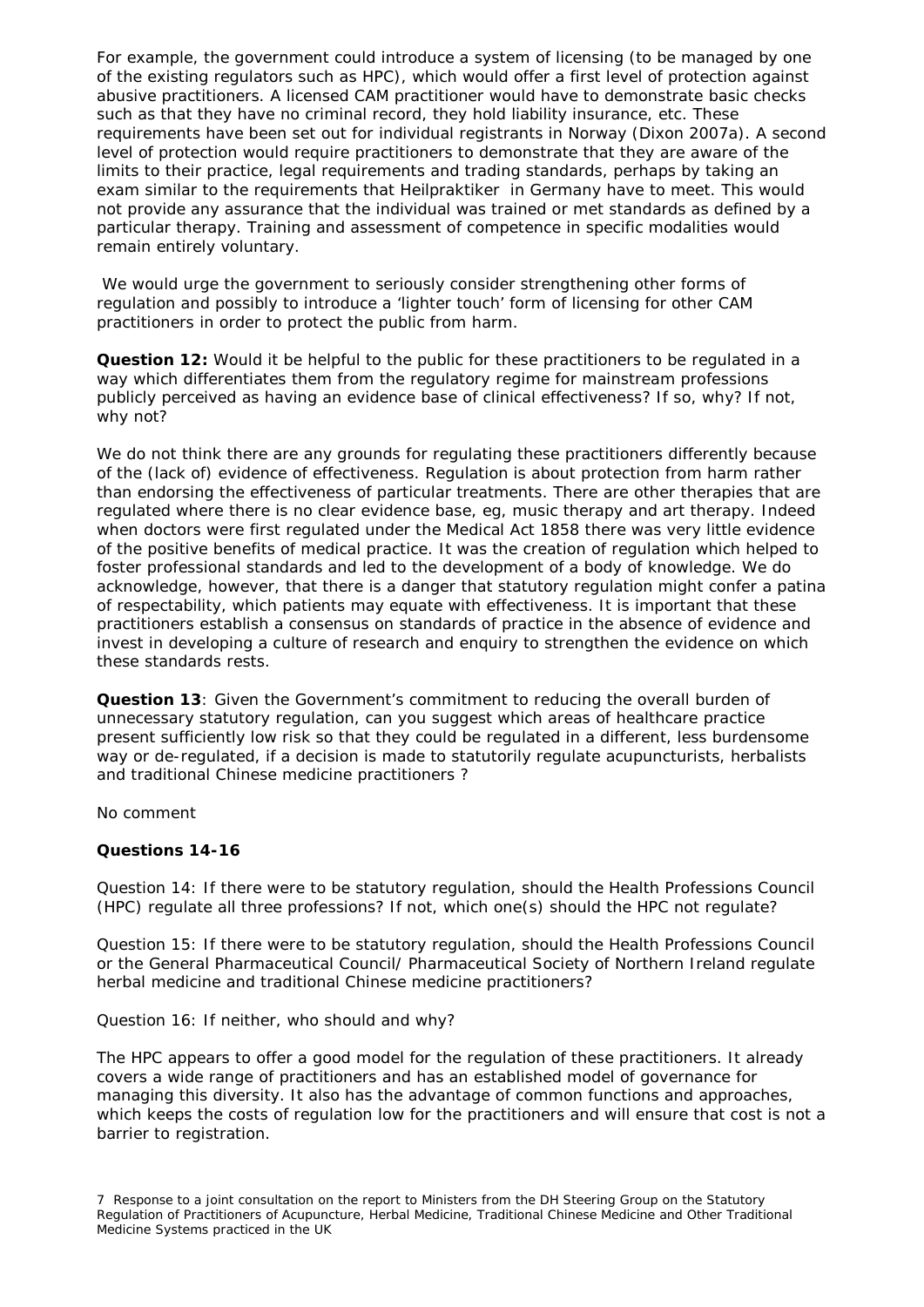# **Questions 17-19**

#### Question 17:

a) Should acupuncture be subject to a different form of regulation from that for herbalism and traditional Chinese medicine? If so, what?

We think these practitioners should be subject to similar forms of regulation and see no strong grounds for different approaches.

b) Can acupuncture be adequately regulated through local means, for example through Health and Safety legislation, Trading Standards legislation and Local Authority licensing?

While the risk of infection could be minimised through local means such as those proposed in the consultation, some of which already exist, this does not deal with the other risks posed by the practice of acupuncture. Statutory regulation offers a level of public protection against poorly trained practitioners, important given the invasive nature of acupuncture.

Question 18:

a) Should the titles "acupuncturist", "herbalist" and "[traditional] chinese medicine practitioner" be protected?

b) If your answer is "No", which ones do you consider should not be legally protected?

Question 19: Should a new model of regulation be tested where it is the functions of acupuncture, herbal medicine and TCM that are protected, rather than the titles of acupuncturist, herbalist or Chinese medicine practitioner?

The protected titles need to be simple while at the same time ensuring that it is not possible for practitioners who are unwilling or unable to register to continue to practise under another similar title. The key here is the extent to which practitioners try to pass themselves off as a registered practitioner.

Generally it is more difficult to implement protection of function and this is not the common approach used in the UK.

**Question 20**: If statutory professional self-regulation is progressed, with a model of protection of title, do you agree with the proposals for "grandparenting" set out in the Pittilo report?

Given the robust systems of voluntary regulation that a number of professional associations have in place for acupuncturists and herbal medicine practitioners it would seem appropriate to adopt a system of 'grandparenting' in order to minimise the costs of transferring these practitioners on to the new register. It will be important to learn from the experiences of other councils who set up new registers (eg, GCC and GOsC) and the HPC's own experience of including other professional groups on its register.

#### **Questions 21-23**

Question 21: In the event of a decision that statutory or voluntary regulation is needed, do you agree that all practitioners should be able to achieve an English language IELTS score of 6.5 or above in order to register in the UK?

Question 22: Could practitioners demonstrate compliance with regulatory requirements and communicate effectively with regulators, the public and other healthcare professionals if they do not achieve the standard of English language competence normally required for UK registration? What additional costs would occur for both practitioners and regulatory authorities in this case?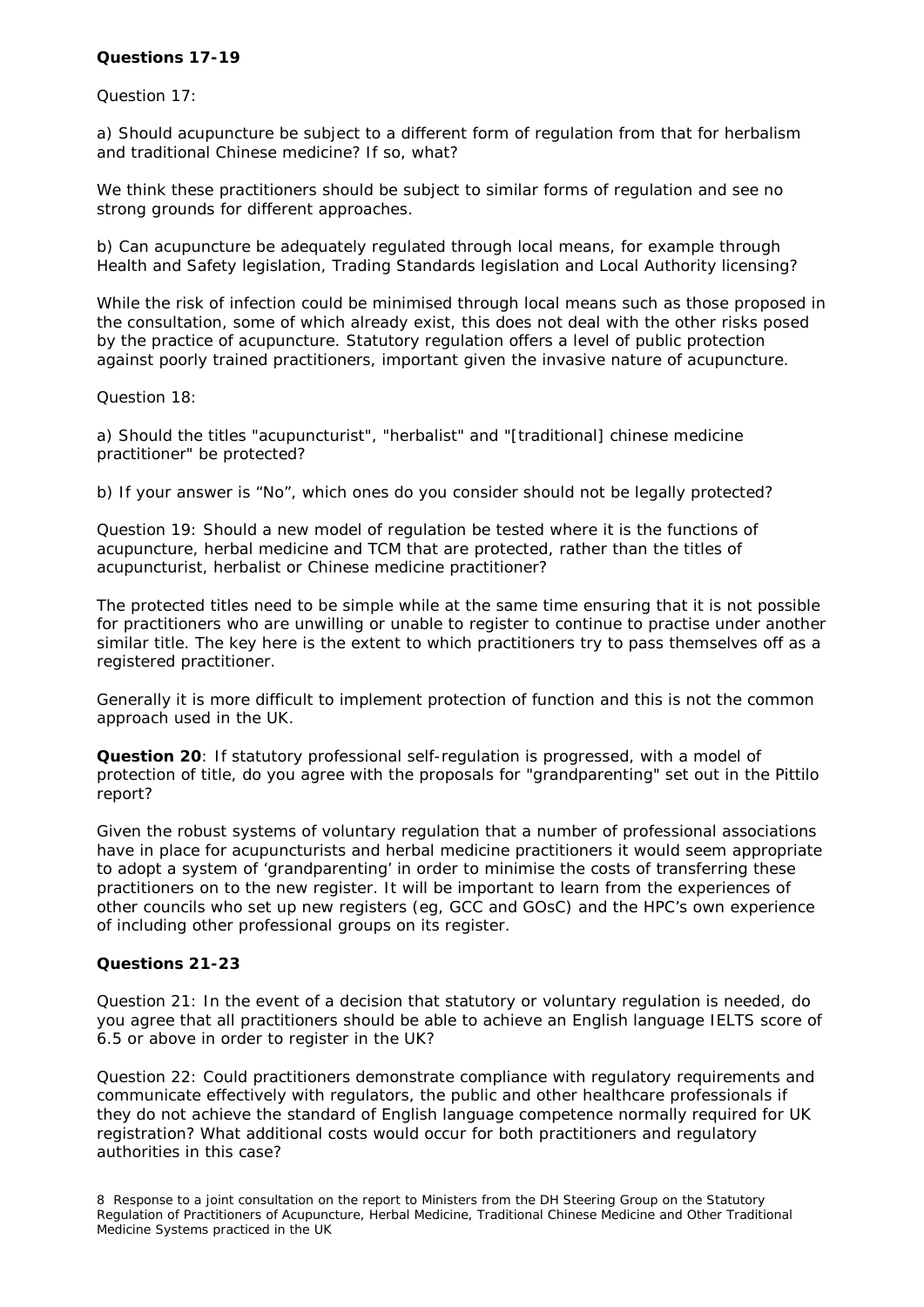Question 23: What would the impact be on the public, practitioners and businesses (financial and regulatory burden) if practitioners unable to achieve an English language IELTS score of 6.5 or above are unable to register in the UK?

As communication is at the heart of being a health professional, it is important that English language requirements are such as to ensure that practitioners can understand and be understood by their patients. They should be consistent with the requirements for other statutory registers.

# **Question 24**: Are there any other matters you wish to draw to our attention?

It is important that statutory regulation of professionals is consistent across the four countries of the United Kingdom. Other countries with federal systems of health care are trying to harmonise professional regulation nationally in order to allow free movement of professionals across the country. We hope that any regulations of acupuncturists, herbal medicine practitioners and TCM practitioners that are introduced are consistently applied in the UK.

We would agree with the recommendations of the House of Lords that existing health care regulators need to develop guidelines on competency and training for their members and that conventional health care practitioners should be trained to standards comparable to those set out for non-medical CAM therapists. We would hope that the regulator would set out standards not only for the acupuncturists and herbalists they register but also for the practice of these therapies by other statutorily regulated professionals. We think that other statutorily regulated professionals using protected titles should demonstrate achievement of defined standards and competencies and that this should be noted through an annotation on the register. This would allow a patient to be confident when consulting a medical acupuncturist or receiving acupuncture from a physiotherapist.

# References

Acupuncture Regulatory Working Group (2003). *The Statutory Regulation of the Acupuncture Profession*. London: The Prince of Wales's Foundation for Integrated Health on behalf of the Acupuncture Regulatory Working Group

Chief Medical Officer of England (2006). *Good Doctors, Safer Patients. Proposals to strengthen the system to assure and improve the performance of doctors and to protect the safety of patients*. London: Department of Health

Department of Health (2001). *Government Response to the House of Lords Select Committee on Science and Technology's Report on Complementary and Alternative Medicine*. (Cm 5124). London: The Stationery Office

Department of Health (2004). *Regulation of Herbal Medicine and Acupuncture. Proposals for statutory regulation*. London: Department of Health

Department of Health (2005). Statutory regulation of herbal medicine and acupuncture. Report on the consultation. London: Department of Health

Department of Health (2006). *The Regulation of the Non-medical Healthcare Professions. A review by the Department of Health*. London: Department of Health

Department of Health (2008). *Report to Ministers from The Department of Health Steering Group on the Statutory Regulation of Practitioners of Acupuncture, Herbal Medicine, Traditional Chinese Medicine and Other Traditional Medicine Systems Practised in the UK* [online]. Available from: